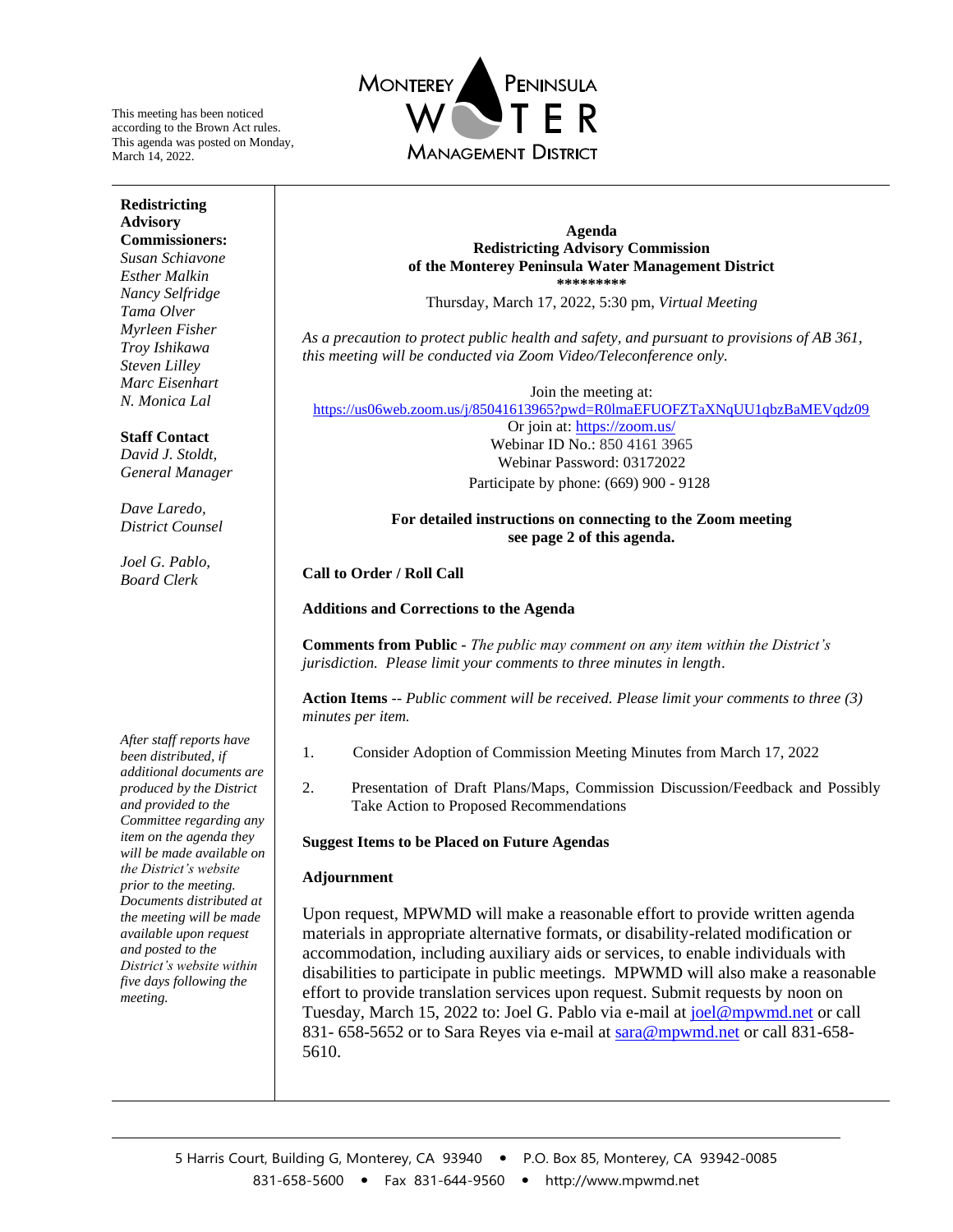*Agenda MPWMD Redistricting Advisory Commission Thursday, March 17, 2022 Page 2 of 3*

# **Instructions for Connecting to the Zoom Meeting**

NOTE: If you have not used Zoom previously, when you begin connecting to the meeting you may be asked to download the app. If you do not have a computer, you can participate by phone.

Begin: Within 10 minutes of the meeting start time from your computer click on this link: <https://us06web.zoom.us/j/85041613965?pwd=R0lmaEFUOFZTaXNqUU1qbzBaMEVqdz09> or paste the link into your browser.

#### **DETERMINE WHICH DEVICE YOU WILL BE USING** (PROCEED WITH ONE OF THE FOLLOWING INSTRUCTIONS)

#### **USING A DESKTOP COMPUTER OR LAPTOP**

1.In a web browser, type[: https://www.zoom.us](https://www.zoom.us/) 

2.Hit the enter key

3.At the top right-hand corner, click on "Join a Meeting"

4.Where it says "Meeting ID", type in the Meeting ID# above and click "Join Meeting"

5.Your computer will begin downloading the Zoom application. Once downloaded, click "Run" and the application should automatically pop up on your computer. (If you are having trouble downloading, alternatively you can connect through a web browser – the same steps below will apply).

6.You will then be asked to input your name. It is imperative that you put in your first and last name, as participants and attendees should be able to easily identify who is communicating during the meeting. 7.From there, you will be asked to choose either ONE of two audio options: Phone Call or Computer Audio:

#### **COMPUTER AUDIO**

1.If you have built in computer audio settings or external video settings – please click "Test Speaker and Microphone".

2.The client will first ask "Do you hear a ringtone?" •If no, please select "Join Audio by Phone". •If yes, proceed with the next question:

3.The client will then ask "Speak and pause, do you hear a replay?" •If no, please select "Join Audio by Phone" •If yes, please proceed by clicking "Join with Computer Audio"

### **PHONE CALL**

1.If you do not have built in computer audio settings or external video settings – please click "Phone Call" 2.Dial one of the numbers listed below using a phone. Select a phone number based on your current location for better overall call quality.

| $+1669-900-9128$ (San Jose, CA) | $+1$ 253-215-8782 (Houston, TX)  |
|---------------------------------|----------------------------------|
| $+1$ 346-248-7799 (Chicago, IL) | $+1$ 301-715-8592 (New York, NY) |
| $+1$ 312-626-6799 (Seattle, WA) | $+1646-558-8656$ (Maryland)      |

3.Once connected, it will ask you to enter the Webinar ID No. and press the pound key 4.It will then ask you to enter your participant ID number and press the pound key. 5.You are now connected to the meeting.

### **USING AN APPLE/ANDROID MOBILE DEVICE OR SMART PHONE**

1.Download the Zoom application through the Apple Store or Google Play Store (the application is free).

- 2.Once download is complete, open the Zoom app.
- 3.Tap "Join a Meeting"

4.Enter the Meeting ID number

5.Enter your name. It is imperative that you put in your first and last name, as participants and attendees should be able to easily identify who is communicating during the meeting. 6.Tap "Join Meeting"